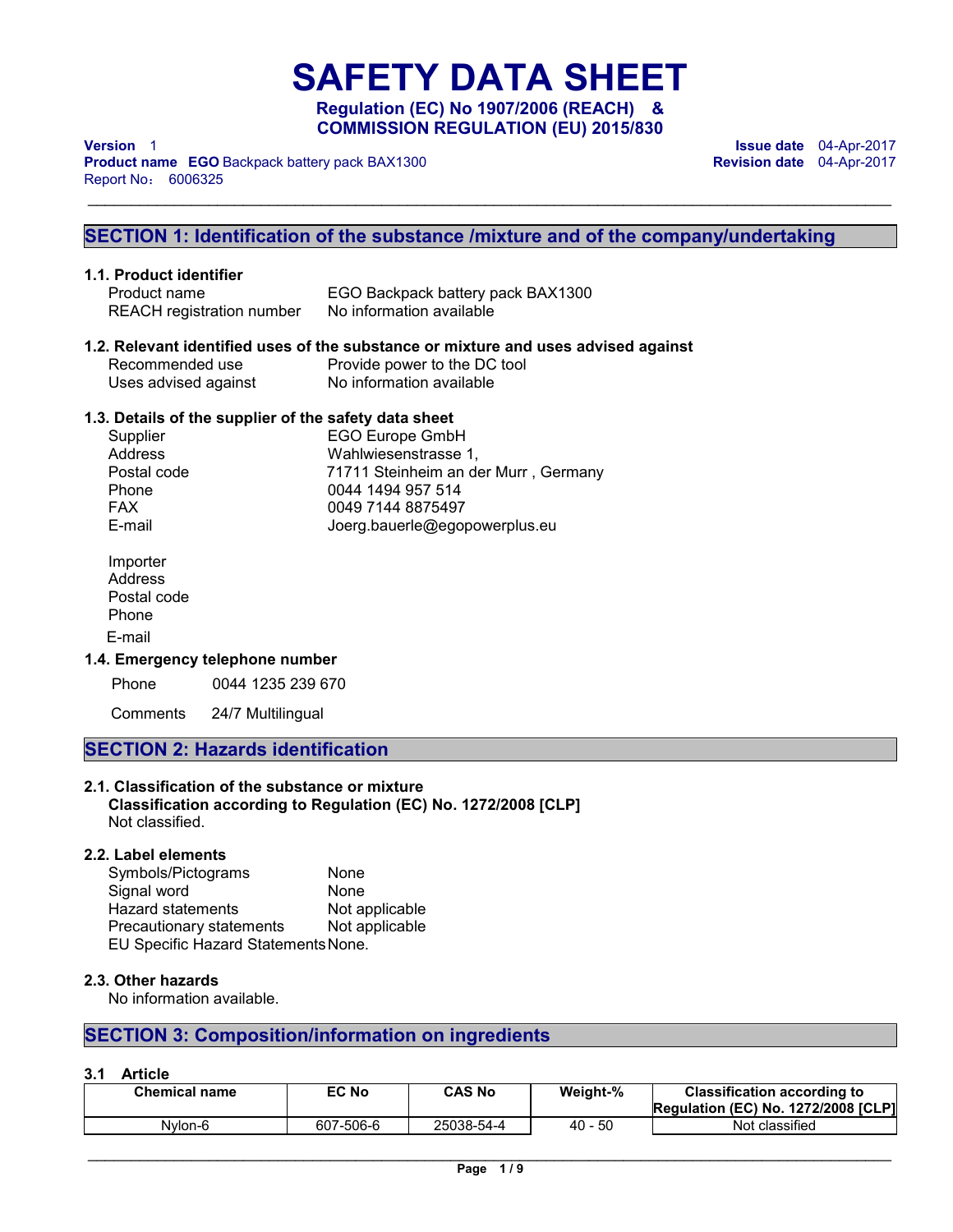| ABS resin            | 618-371-8 | 9003-56-9 |          | Not classified                                                                                    |
|----------------------|-----------|-----------|----------|---------------------------------------------------------------------------------------------------|
| Carbon               | 231-153-3 | 7440-44-0 | $5 - 15$ | Not classified                                                                                    |
| <b>Iron</b>          | 231-096-4 | 7439-89-6 | $5 - 15$ | Not classified                                                                                    |
| Nickel               | 231-111-4 | 7440-02-0 |          | Skin Sens. 1 (H317)<br>Carc. 2 (H351)<br>STOT RE 1 (H372)<br>Aquatic Chronic 3 (H412)             |
| Copper               | 231-159-6 | 7440-50-8 |          | Not classified                                                                                    |
| Aluminum             | 231-072-3 | 7429-90-5 |          | Flam. Sol. 1 (H228)<br>Water-react. 2 (H261)                                                      |
| Cobalt(II) oxide     | 215-154-6 | 1307-96-6 | $1 - 15$ | Acute Tox. 4* (H302)<br>Skin Sens. 1 (H317)<br>Aquatic Acute 1 (H400)<br>Aquatic Chronic 1 (H410) |
| Manganese dioxide    | 215-202-6 | 1313-13-9 | $1 - 15$ | Acute Tox. 4 (H302)<br>Acute Tox. 4 (H332)                                                        |
| Nickel oxide (Ni2O3) | 215-217-8 | 1314-06-3 | $1 - 15$ | Skin Sens. 1 (H317)<br>Carc. 1A (H350i)<br>STOT RE 1 (H372)<br>Aquatic Chronic 4 (H413)           |
| Organic electrolyte  |           |           | $2 - 10$ | Not classified                                                                                    |

\_\_\_\_\_\_\_\_\_\_\_\_\_\_\_\_\_\_\_\_\_\_\_\_\_\_\_\_\_\_\_\_\_\_\_\_\_\_\_\_\_\_\_\_\_\_\_\_\_\_\_\_\_\_\_\_\_\_\_\_\_\_\_\_\_\_\_\_\_\_\_\_\_\_\_\_\_\_\_\_\_\_\_\_\_\_\_\_\_\_\_\_\_

# **SECTION 4: First aid measures**

# **4.1. Description of first aid measures**

#### **General advice**

In case of accident or unwellness, seek medical advice immediately (show directions for use or safety data sheet if possible).

#### **Inhalation**

Seek immediate medical assistance. Remove victim to fresh air and keep at rest in a position comfortable for breathing.

#### **Skin contact**

Wash hands thoroughly after handling. Seek medical assistance if symptoms persist.

#### **Eye contact**

Seek immediate medical assistance. Rinse cautiously with water for several minutes. Remove contact lenses, if present and easy to do. Continue rinsing.

## **Ingestion**

Rinse mouth and surrounding area thoroughly . Seek immediate medical assistance.

# **4.2. Most important symptoms and effects, both acute and delayed**

No information available.

**4.3. Indication of any immediate medical attention and special treatment needed** 

Treat symptomatically.

# **SECTION 5: Firefighting measures**

# **5.1. Extinguishing media**

**Unsuitable extinguishing media** 

Use extinguishing measures that are appropriate to local circumstances and the surrounding environment.

**5.2. Special hazards arising from the substance or mixture** 

No information available.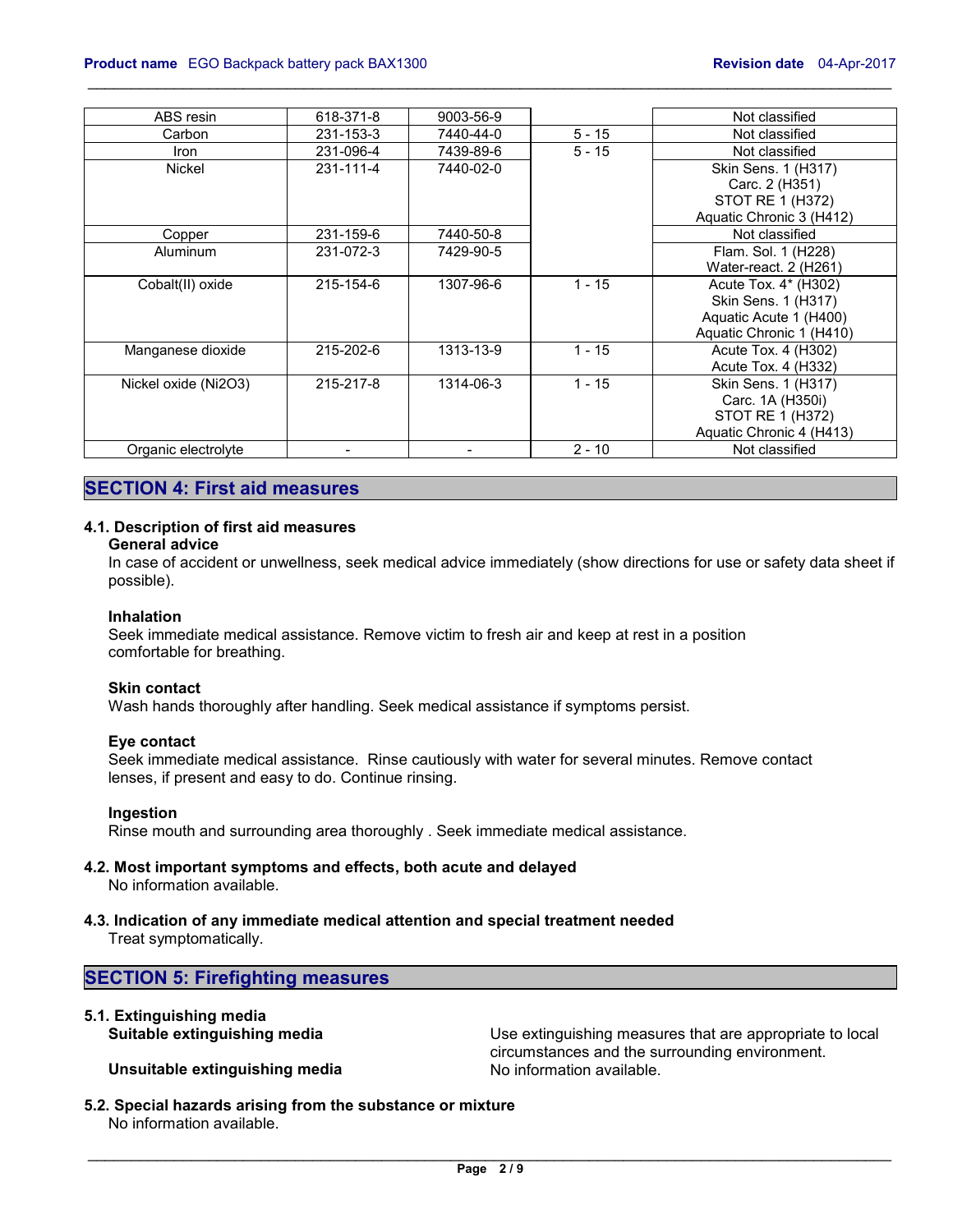#### **5.3. Advice for firefighters**

Evacuate personnel to safe areas. Move containers from fire area if you can do it without risk. Cool drums with water spray. Firefighters should wear self-contained breathing apparatus and full firefighting turnout gear. Stay upwind. Ensure adequate ventilation, especially in confined areas.

\_\_\_\_\_\_\_\_\_\_\_\_\_\_\_\_\_\_\_\_\_\_\_\_\_\_\_\_\_\_\_\_\_\_\_\_\_\_\_\_\_\_\_\_\_\_\_\_\_\_\_\_\_\_\_\_\_\_\_\_\_\_\_\_\_\_\_\_\_\_\_\_\_\_\_\_\_\_\_\_\_\_\_\_\_\_\_\_\_\_\_\_\_

# **SECTION 6: Accidental release measures**

## **6.1. Personal precautions, protective equipment and emergency procedures**

Evacuate personnel to safe areas. Ensure adequate ventilation, especially in confined areas. Remove all sources of ignition. Avoid contact with eyes. Do not eat, drink or smoke when using this product. Wash thoroughly after handling.

#### **6.2. Environmental precautions**

Avoid release to the environment.

# **6.3. Methods and material for containment and cleaning up**

Pick up and transfer to properly labeled containers.

#### **6.4. Reference to other sections**

See Section 7 for more information See section 8 for more information See section 13 for more information

# **SECTION 7: Handling and storage**

# **7.1. Precautions for safe handling**

Handle in accordance with good industrial hygiene and safety practice. Ensure adequate ventilation, especially in confined areas. Remove all sources of ignition. Avoid contact with eyes. Do not eat, drink or smoke when using this product. Wash thoroughly after handling.

#### **7.2. Conditions for safe storage, including any incompatibilities**

Keep containers tightly closed in a dry, cool and well-ventilated place. Keep away from heat. Keep locked up and out of reach of children. Store in accordance with local regulations.

#### **7.3. Specific end use(s)**

Apart from the uses mentioned in SECTION 1.2 no other specific uses are stipulated.

# **SECTION 8: Exposure controls/personal protection**

#### **8.1. Control parameters**

| <b>Chemical name</b>                         | <b>Australia</b>                   | <b>Austria</b>                                                                              | <b>Belgium</b> | <b>Denmark</b>                                         | <b>European Union</b> |
|----------------------------------------------|------------------------------------|---------------------------------------------------------------------------------------------|----------------|--------------------------------------------------------|-----------------------|
| Carbon (CAS #: 7440-44-0)                    |                                    | TWA: 5 mg/m <sup>3</sup>                                                                    |                |                                                        |                       |
| Nickel (CAS #: 7440-02-0)                    | 1 mg/m $3$                         |                                                                                             |                | TWA: $0.05$ mg/m <sup>3</sup>                          |                       |
| Copper (CAS #: 7440-50-8)                    | 1 mg/m $3$<br>$0.2 \text{ mg/m}^3$ | STEL 4 mg/m <sup>3</sup><br>STEL 0.4 $mg/m3$<br>TWA: 1 $mg/m3$<br>TWA: $0.1 \text{ mg/m}^3$ |                | TWA: $1.0 \text{ mg/m}^3$<br>TWA: $0.1 \text{ mg/m}^3$ |                       |
| Aluminum (CAS #:<br>7429-90-5)               | 10 mg/m <sup>3</sup><br>5 mg/m $3$ | STEL 20 mg/m <sup>3</sup><br>TWA: 10 $mg/m3$                                                |                | TWA: 5 mg/m <sup>3</sup><br>TWA: $2 \text{ mg/m}^3$    |                       |
| Cobalt(II) oxide (CAS #:<br>1307-96-6)       |                                    | <b>Skin</b>                                                                                 |                | TWA: $0.01$ mg/m <sup>3</sup>                          |                       |
| Manganese dioxide (CAS #:<br>$1313 - 13 - 9$ | 1 mg/m <sup>3</sup>                | STEL 2 mg/m <sup>3</sup><br>TWA: $0.5 \text{ mg/m}^3$                                       |                | TWA: $0.2 \text{ mg/m}^3$                              |                       |
| Nickel oxide (Ni2O3) (CAS<br>$#: 1314-06-3$  |                                    |                                                                                             |                | TWA: $0.05$ mg/m <sup>3</sup>                          |                       |
| <b>Chemical name</b>                         | Latvia                             | <b>France</b>                                                                               | <b>Finland</b> | Germany                                                | Italy                 |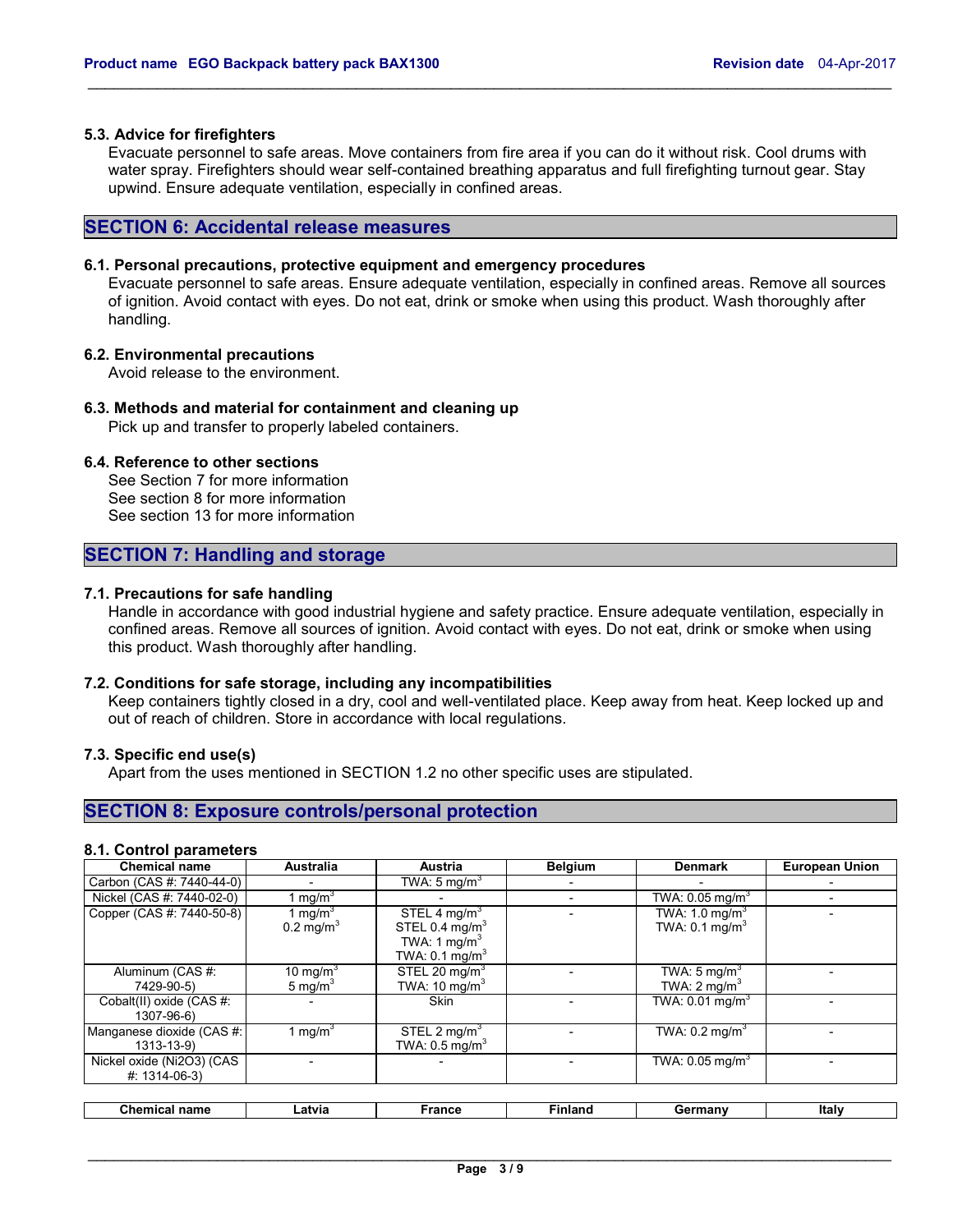| Nylon-6 (CAS #:<br>25038-54-4)                 | TWA: 5 mg/m <sup>3</sup>                                  |                                                                                   |                                                        |                                                                                                                                                                                     |  |
|------------------------------------------------|-----------------------------------------------------------|-----------------------------------------------------------------------------------|--------------------------------------------------------|-------------------------------------------------------------------------------------------------------------------------------------------------------------------------------------|--|
| Nickel (CAS #: 7440-02-0)                      | TWA: $0.05$ mg/m <sup>3</sup>                             | TWA: 1 mg/m <sup>3</sup>                                                          | TWA: 1 mg/m <sup>3</sup> TWA:<br>$0.1 \text{ mg/m}^3$  | <b>Skin</b>                                                                                                                                                                         |  |
| Copper (CAS #: 7440-50-8)                      | TWA: $0.5 \,\mathrm{mg/m^3}$<br>STEL: 1 mg/m <sup>3</sup> | TWA: $0.2 \text{ mg/m}^3$<br>TWA: 1 mg/m <sup>3</sup><br>STEL: $2 \text{ mq/m}^3$ | TWA: 1 mg/m <sup>3</sup><br>TWA: $0.1 \text{ mg/m}^3$  | TWA: $0.01$ mg/m <sup>3</sup><br>Ceiling / Peak: 0.02<br>mg/m <sup>3</sup> Ceiling / Peak:<br>$0.2$ mg/m <sup>3</sup>                                                               |  |
| Aluminum (CAS #:<br>7429-90-5)                 | TWA: $2 \text{ mq/m}^3$                                   | TWA: 10 mg/m <sup>3</sup><br>TWA: $5 \text{ mg/m}^3$                              | TWA: $1.5 \,\mathrm{mq/m}^3$                           | TWA: 4 mg/m <sup>3</sup><br>TWA: $1.5 \text{ mg/m}^3$                                                                                                                               |  |
| Cobalt(II) oxide (CAS #:<br>1307-96-6)         | TWA: $0.5$ mg/m <sup>3</sup>                              |                                                                                   | TWA: $0.02$ mg/m <sup>3</sup>                          | <b>Skin</b>                                                                                                                                                                         |  |
| Manganese dioxide (CAS #:<br>1313-13-9)        | TWA: $0.3 \text{ mg/m}^3$                                 |                                                                                   | TWA: $0.2 \text{ mg/m}^3$<br>TWA: $0.1 \text{ mg/m}^3$ | TWA: $0.2 \text{ mg/m}^3$<br>TWA: $0.02$ mg/m <sup>3</sup><br>Ceiling / Peak: 1.6<br>mg/m <sup>3</sup><br>Ceiling / Peak: 0.16<br>mg/m <sup>3</sup><br>TWA: $0.5$ mg/m <sup>3</sup> |  |
| Nickel oxide (Ni2O3) (CAS<br>$\#$ : 1314-06-3) | TWA: $0.05$ mg/m <sup>3</sup>                             | TWA: 1 mg/m <sup>3</sup>                                                          | TWA: $0.1$ mg/m <sup>3</sup>                           | Skin                                                                                                                                                                                |  |

\_\_\_\_\_\_\_\_\_\_\_\_\_\_\_\_\_\_\_\_\_\_\_\_\_\_\_\_\_\_\_\_\_\_\_\_\_\_\_\_\_\_\_\_\_\_\_\_\_\_\_\_\_\_\_\_\_\_\_\_\_\_\_\_\_\_\_\_\_\_\_\_\_\_\_\_\_\_\_\_\_\_\_\_\_\_\_\_\_\_\_\_\_

| <b>Chemical name</b>      | Poland                    | Portugal                       | <b>Spain</b>                   | Switzerland                   | <b>Netherlands</b>        |
|---------------------------|---------------------------|--------------------------------|--------------------------------|-------------------------------|---------------------------|
| Nickel (CAS #: 7440-02-0) | TWA: 0.25 mg/m $^3\,$     | TWA: $1.5 \text{ mg/m}^3$      | TWA: 1 mg/m <sup>3</sup>       | TWA: $0.5 \text{ mg/m}^3$     |                           |
| Copper (CAS #: 7440-50-8) |                           |                                |                                |                               | TWA: $0.1 \text{ mg/m}^3$ |
| Aluminum (CAS #:          | TWA: $2.5 \text{ mg/m}^3$ | TWA: 10 mg/m <sup>3</sup> TWA: | TWA: 10 $mq/m3$ TWA:           | TWA: $3 \text{ mq/m}^3$       |                           |
| 7429-90-5)                | TWA: $1.2 \text{ mg/m}^3$ | 5 mg/m $3$                     | 5 mg/ $m3$                     |                               |                           |
| Cobalt(II) oxide (CAS #:  | TWA: 0.02 mg/m $^3\,$     | TWA: $0.02$ mg/m <sup>3</sup>  | TWA: $0.02$ mg/m <sup>3</sup>  | Skin                          |                           |
| 1307-96-6)                |                           |                                |                                | TWA: $0.05$ mg/m <sup>3</sup> |                           |
| Manganese dioxide (CAS #: | TWA: $0.3 \text{ mg/m}^3$ | TWA: $0.2 \text{ mg/m}^3$      | TWA: $0.2 \text{ mg/m}^3$      | TWA: $0.5 \text{ mg/m}^3$     |                           |
| 1313-13-9)                |                           |                                |                                |                               |                           |
| Nickel oxide (Ni2O3) (CAS | TWA: 0.25 mg/m $3$        | TWA: $0.2 \text{ mg/m}^3$      | TWA: $0.1 \text{ mg/m}^3$ TWA: | TWA: $0.05$ mg/m <sup>3</sup> |                           |
| $#: 1314-06-3$            |                           |                                | $0.2 \text{ mg/m}^3$           |                               |                           |

| <b>Chemical name</b>      | Norway                        | <b>United Kingdom</b>        | <b>ACGIH TLV</b>                 | <b>OSHA PEL</b>                 | <b>NIOSH IDLH</b>                |
|---------------------------|-------------------------------|------------------------------|----------------------------------|---------------------------------|----------------------------------|
| Nickel (CAS #: 7440-02-0) | TWA: $0.05$ mg/m <sup>3</sup> | STEL: $1.5 \text{ mg/m}^3$   | TWA: $1.5 \,\mathrm{mq/m}^3$     | TWA: 1 mg/m <sup>3</sup>        | IDLH: 10 mg/m <sup>3</sup> IDLH: |
|                           | STEL: 0.05 mg/m <sup>3</sup>  | TWA: $0.5$ mg/m <sup>3</sup> | inhalable fraction               | (vacated) TWA: 1                | 10 mg/m $3$ Ni                   |
|                           |                               |                              |                                  | mg/m <sup>3</sup>               | TWA: $0.015$ mg/m <sup>3</sup>   |
|                           |                               |                              |                                  |                                 | TWA: 0.015 mg/m <sup>3</sup>     |
|                           |                               |                              |                                  |                                 | except Nickel carbonyl           |
|                           |                               |                              |                                  |                                 | Ni                               |
| Copper (CAS #: 7440-50-8) | TWA: $0.1$ mg/m <sup>3</sup>  |                              | TWA: $0.2 \text{ mg/m}^3$        |                                 | IDLH: 100 mg/m <sup>3</sup>      |
|                           | TWA: 1 mg/m <sup>3</sup>      |                              | fume TWA: 1 mg/m <sup>3</sup>    |                                 | dust, fume and mist              |
|                           | STEL: $0.1 \text{ mg/m}^3$    |                              | Cu dust and mist                 |                                 | IDLH: $100 \text{ mg/m}^3$ Cu    |
|                           | STEL: 1 $mq/m3$               |                              |                                  |                                 | dust and mist                    |
|                           |                               |                              |                                  |                                 | TWA: 1 mg/m $3$<br>dust          |
|                           |                               |                              |                                  |                                 | and mist                         |
|                           |                               |                              |                                  |                                 | TWA: $0.1 \text{ mg/m}^3$        |
|                           |                               |                              |                                  |                                 | fume TWA: 1 mg/m <sup>3</sup>    |
|                           |                               |                              |                                  |                                 | Cu dust and mist                 |
| Aluminum (CAS #:          | TWA: 5 mg/m <sup>3</sup>      | STEL: $30 \text{ mg/m}^3$    | TWA: 1 mg/m <sup>3</sup>         | TWA: 15 mg/m <sup>3</sup> total | TWA: 10 mg/m <sup>3</sup>        |
| 7429-90-5)                | STEL: $5 \text{ mg/m}^3$      | STEL: $12 \text{ mg/m}^3$    | respirable fraction              | dust                            | total dust                       |
|                           |                               | TWA: $10 \text{ mg/m}^3$     |                                  | TWA: $5 \text{ mg/m}^3$         | TWA: $5 \text{ mg/m}^3$          |
|                           |                               | TWA: 4 mg/m <sup>3</sup>     |                                  | respirable fraction             | respirable dust TWA: 5           |
|                           |                               |                              |                                  | (vacated) TWA: 15               | $mg/m3$ Al                       |
|                           |                               |                              |                                  | mg/m <sup>3</sup> total dust    |                                  |
|                           |                               |                              |                                  | (vacated) TWA: 5                |                                  |
|                           |                               |                              |                                  | $mg/m3$ respirable              |                                  |
|                           |                               |                              |                                  | fraction (vacated)              |                                  |
|                           |                               |                              |                                  | TWA: $5 \text{ mg/m}^3$ Al      |                                  |
|                           |                               |                              |                                  | Aluminum                        |                                  |
| Cobalt(II) oxide (CAS #:  | TWA: 0.02 mg/m $3$            | TWA: $0.1 \text{ mg/m}^3$    | TWA: $0.02 \text{ mg/m}^3$ Co    |                                 |                                  |
| 1307-96-6)                | STEL: 0.02 mg/m <sup>3</sup>  |                              |                                  |                                 |                                  |
|                           | STEL: 0.06 mg/m <sup>3</sup>  |                              |                                  |                                 |                                  |
| Manganese dioxide (CAS #: | TWA: 1 mg/m <sup>3</sup>      | TWA: $0.5 \text{ mg/m}^3$    | TWA: $0.02$ mg/m <sup>3</sup> Mn | (vacated) Ceiling: 5            | IDLH: 500 mg/m $3$ Mn            |
| 1313-13-9)                | TWA: $0.1 \text{ mg/m}^3$     |                              | TWA: $0.1 \text{ mg/m}^3$ Mn     | mq/m <sup>3</sup>               | TWA: $1 \text{ mg/m}^3$ Mn       |
|                           | STEL: 1 ppm                   |                              |                                  | Ceiling: 5 mg/m <sup>3</sup> Mn | STEL: 3 mg/m <sup>3</sup> Mn     |
|                           | STEL: $0.1 \text{ mg/m}^3$    |                              |                                  |                                 |                                  |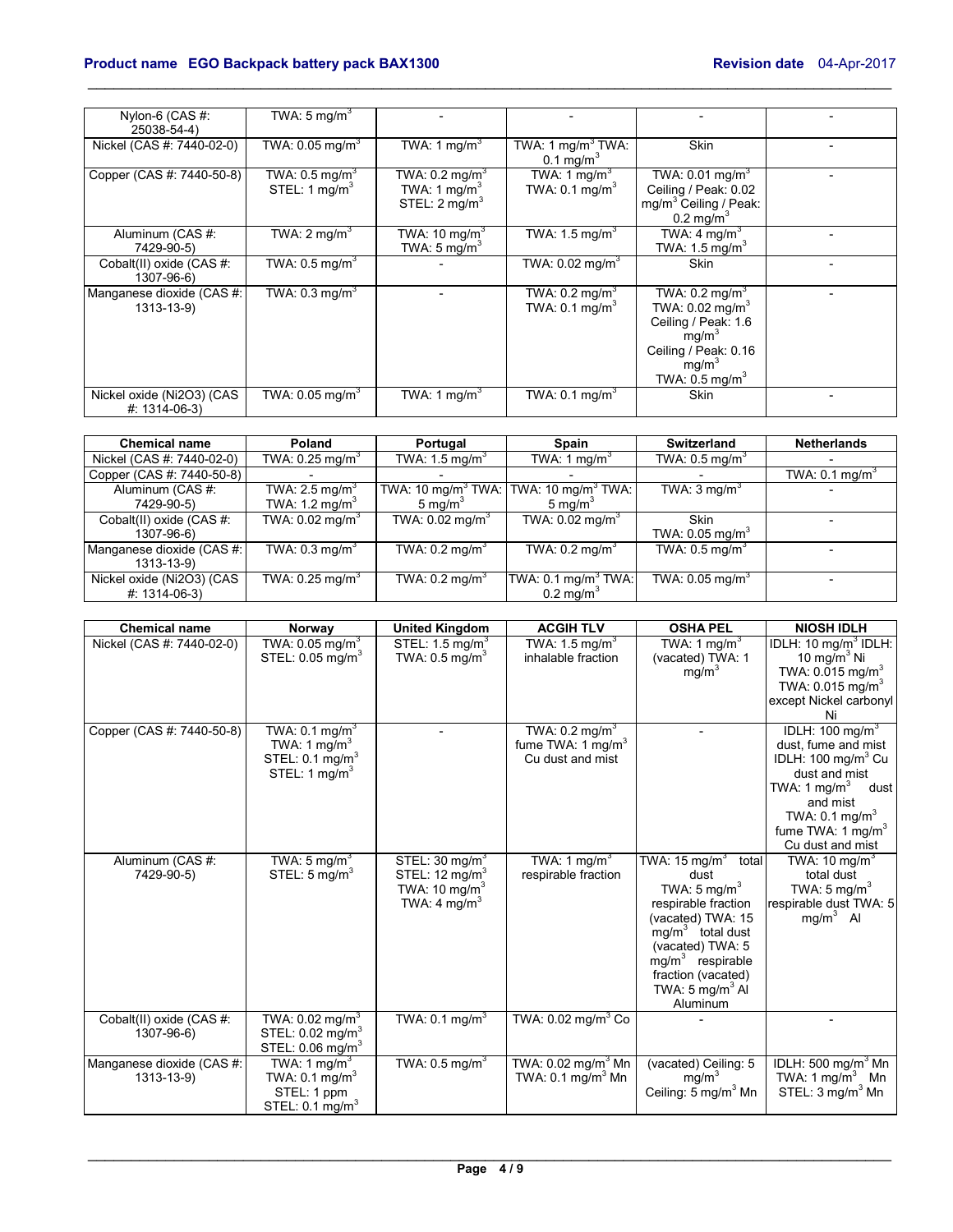| Nickel oxide (Ni2O3) (CAS<br>$\#$ : 1314-06-3) | TWA: $0.05$ mg/m <sup>3</sup><br>$STEL: 0.05$ ma/m <sup>3</sup> | TWA: $0.5$ mg/m <sup>3</sup> | TWA: $0.2 \text{ ma/m}^3$ Ni<br>inhalable fraction | TWA: 1 ma/m <sup>3</sup> Ni<br>(vacated) TWA: 1<br>$mq/m3$ Ni | IDLH: 10 ma/m <sup>3</sup> Ni<br>TWA: $0.015$ ma/m <sup>3</sup><br>except Nickel carbonyl<br>N |
|------------------------------------------------|-----------------------------------------------------------------|------------------------------|----------------------------------------------------|---------------------------------------------------------------|------------------------------------------------------------------------------------------------|
|------------------------------------------------|-----------------------------------------------------------------|------------------------------|----------------------------------------------------|---------------------------------------------------------------|------------------------------------------------------------------------------------------------|

\_\_\_\_\_\_\_\_\_\_\_\_\_\_\_\_\_\_\_\_\_\_\_\_\_\_\_\_\_\_\_\_\_\_\_\_\_\_\_\_\_\_\_\_\_\_\_\_\_\_\_\_\_\_\_\_\_\_\_\_\_\_\_\_\_\_\_\_\_\_\_\_\_\_\_\_\_\_\_\_\_\_\_\_\_\_\_\_\_\_\_\_\_

**Derived No Effect Level (DNEL)** 

No information available

**Predicted No Effect Concentration (PNEC)** 

No information available

# **8.2. Exposure controls**

**Engineering controls**

Ensure adequate ventilation, especially in confined areas. Remove all sources of ignition.

## **Personal protective equipment**

| Eye/face protection      | Avoid contact with eyes.                                   |
|--------------------------|------------------------------------------------------------|
| Hand protection          | Wear protective gloves.                                    |
| Skin and body protection | No special technical protective measures are necessary.    |
| Respiratory protection   | Ensure adequate ventilation, especially in confined areas. |

## **Environmental exposure controls**

Avoid release to the environment.

# **SECTION 9: Physical and chemical properties**

# **9.1. Information on basic physical and chemical properties**

| Appearance                            | Solid                    |
|---------------------------------------|--------------------------|
| Color                                 | No information available |
| Odor                                  | Odorless, non-toxic      |
| <b>Odor threshold</b>                 | Not determined           |
| рH                                    | Not determined           |
| <b>Melting point/freezing point</b>   | Not determined           |
| Boiling point / boiling range         | Not determined           |
| <b>Flash point</b>                    | Not applicable           |
| <b>Evaporation rate</b>               | Not determined           |
| <b>Flammability (solid, gas)</b>      | Not flammable            |
| <b>Flammability limit in air</b>      | Not applicable           |
| Vapor pressure                        | Not determined           |
| <b>Vapor density</b>                  | Not applicable           |
| <b>Density</b>                        | Not determined           |
| <b>Relative density</b>               | Not determined           |
| <b>Water solubility</b>               | Not determined           |
| <b>Partition coefficient (LogPow)</b> | Not determined           |
| <b>Autoignition temperature</b>       | Not applicable           |
| <b>Decomposition temperature</b>      | Not determined           |
| <b>Kinematic viscosity</b>            | Not determined           |
| <b>Dynamic viscosity</b>              | Not determined           |
| <b>Explosive properties</b>           | Not an explosive         |
| <b>Oxidizing properties</b>           | Not determined           |
|                                       |                          |

**9.2. Other information**  No information available

# **SECTION 10: Stability and reactivity**

# **10.1. Reactivity**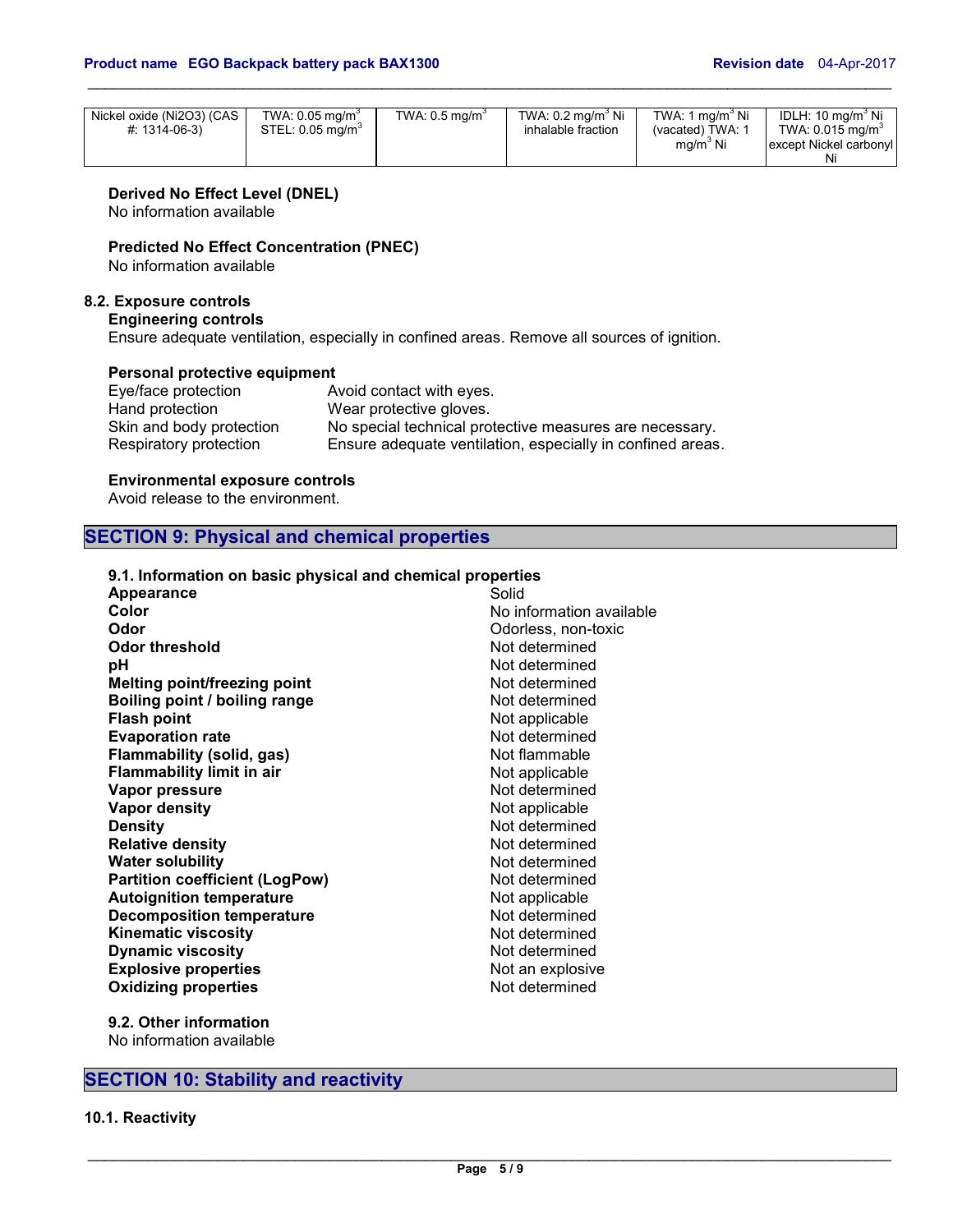No information available.

# **10.2. Chemical stability**

Stable under normal conditions.

**10.3. Possibility of hazardous reactions** 

None under normal processing.

# **10.4. Conditions to avoid**

Heat, flames and sparks.

#### **10.5. Incompatible materials**

None known based on information supplied.

#### **10.6. Hazardous decomposition products**

None under normal use conditions.

# **SECTION 11: Toxicological information**

# **11.1. Information on toxicological effects**

# **Acute toxicity**

| <b>Chemical name</b>        | Oral LD50                        | <b>Dermal LD50</b>       | <b>Inhalation LC50</b>    |  |
|-----------------------------|----------------------------------|--------------------------|---------------------------|--|
| Carbon (CAS #: 7440-44-0)   | Rat `<br>> 10000 mg/kg           | $\overline{\phantom{0}}$ |                           |  |
| Iron (CAS #: 7439-89-6)     | 98.6 g/kg bw (rat)               | $\overline{\phantom{a}}$ |                           |  |
| Nickel (CAS #: 7440-02-0)   | (Rat)<br>> 9000 mg/kg            |                          |                           |  |
| Copper (CAS #: 7440-50-8)   | $>$ 2500 mg/kg bw(rat)           | $>$ 2000 mg/kg bw(rat)   | $=1.03$ mg/L/4 h(rat)     |  |
| Aluminum (CAS #: 7429-90-5) | LD50> 15900 mg/kg bw(rat)        |                          | LC50> 0.888 mg/L/4 h(rat) |  |
| Cobalt(II) oxide (CAS #:    | = 159 mg/kg<br>$($ Rat $)$ = 202 | $\overline{\phantom{0}}$ |                           |  |
| 1307-96-6)                  | Rat)<br>mg/kg                    |                          |                           |  |

\_\_\_\_\_\_\_\_\_\_\_\_\_\_\_\_\_\_\_\_\_\_\_\_\_\_\_\_\_\_\_\_\_\_\_\_\_\_\_\_\_\_\_\_\_\_\_\_\_\_\_\_\_\_\_\_\_\_\_\_\_\_\_\_\_\_\_\_\_\_\_\_\_\_\_\_\_\_\_\_\_\_\_\_\_\_\_\_\_\_\_\_\_

# **Skin corrosion/irritation**

Non-irritating to the skin.

#### **Serious eye damage/eye irritation**

No eye irritation.

## **Sensitization**

No sensitization responses were observed.

# **Germ cell mutagenicity**

No information available.

#### **Carcinogenicity**

| <b>Chemical name</b>            | <b>European Union</b> | IARC        |
|---------------------------------|-----------------------|-------------|
| CAS #: 25038-54-4) ز<br>Nvlon-6 | -                     | croup ن     |
| (CAS #: 7440-02-0)<br>Nickel    | Carc. 2               | 2E<br>Group |

## **Reproductive toxicity**

No information available.

#### **STOT - single exposure**

No information available.

#### **STOT - repeated exposure**

No information available.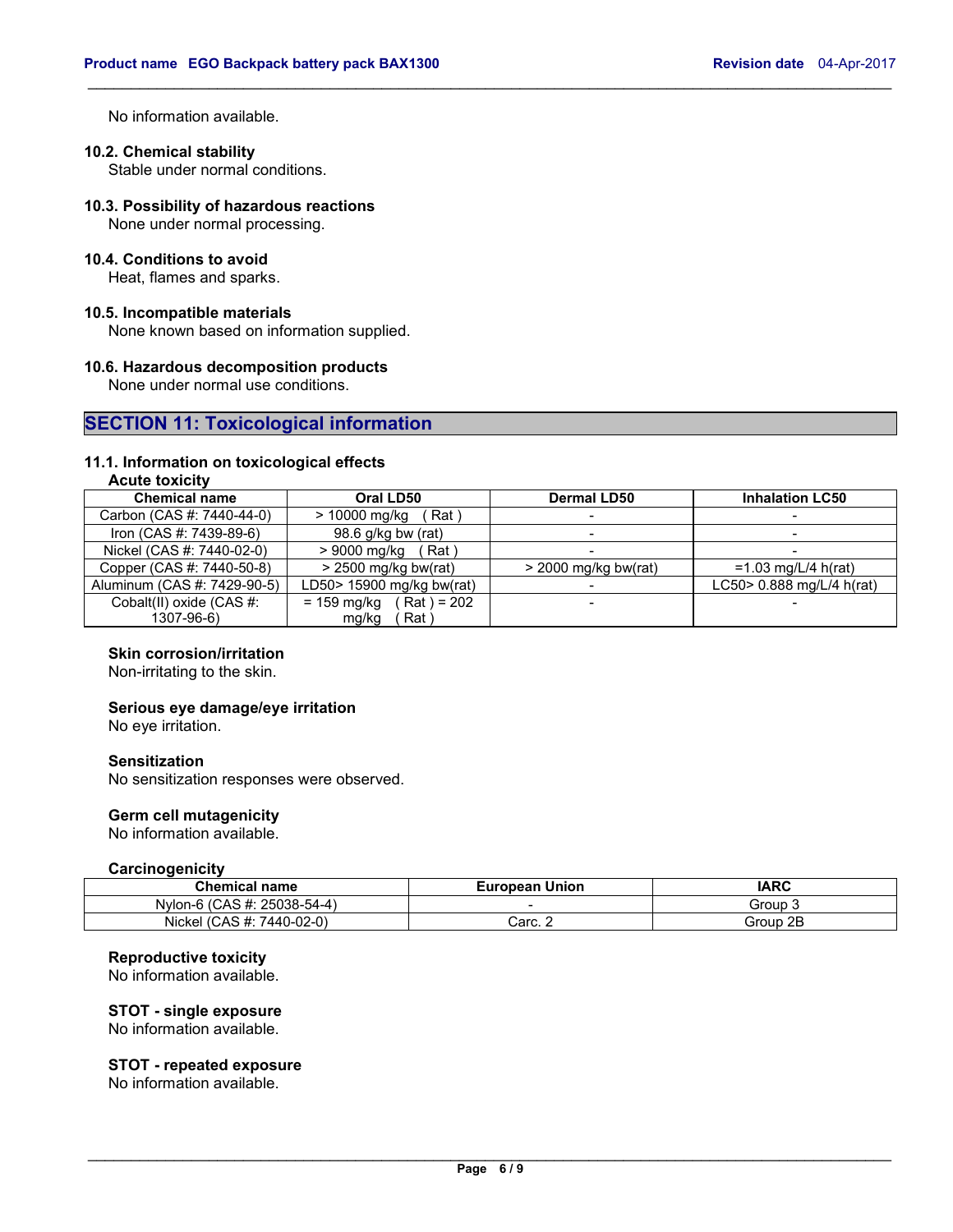# **Aspiration hazard**

No information available.

# **SECTION 12: Ecological information**

#### **12.1. Toxicity**

| <b>Chemical name</b>        | Algae/Aquatic plants EC50  | <b>Fish LC50</b>               | <b>Crustacea EC50</b>        |  |
|-----------------------------|----------------------------|--------------------------------|------------------------------|--|
| Iron (CAS #: 7439-89-6)     |                            | 13.6: 96 h Morone saxatilis    | > 100 mg/L/48h (Daphnia      |  |
|                             |                            | mg/L LC50 static               | magna)                       |  |
| Nickel (CAS #: 7440-02-0)   |                            | 100 mg/L/96h Brachydanio rerio | 100 mg/L/48h Daphnia magna   |  |
|                             |                            | 10.4 mg/L/96h Cyprinus carpio  |                              |  |
|                             |                            | static                         |                              |  |
| Copper (CAS #: 7440-50-8)   |                            | 1.25: 96 h Lepomis macrochirus |                              |  |
|                             |                            | mg/L LC50 static               |                              |  |
| Aluminum (CAS #: 7429-90-5) |                            | > 50 mg/L/96h                  |                              |  |
| Manganese dioxide (CAS #:   | > 100 other: v/v saturated | > 100 other: % v/v saturated   | > 100 other: % v/v saturated |  |
| $1313 - 13 - 9$             | solution 72h Desmodesmus   | solution 96h Oncorhynchus      | solution 48h Daphnia magna   |  |
|                             | subspicatus                | mykiss                         |                              |  |

\_\_\_\_\_\_\_\_\_\_\_\_\_\_\_\_\_\_\_\_\_\_\_\_\_\_\_\_\_\_\_\_\_\_\_\_\_\_\_\_\_\_\_\_\_\_\_\_\_\_\_\_\_\_\_\_\_\_\_\_\_\_\_\_\_\_\_\_\_\_\_\_\_\_\_\_\_\_\_\_\_\_\_\_\_\_\_\_\_\_\_\_\_

#### **12.2. Persistence and degradability**

No information available.

#### **12.3. Bioaccumulative potential**

| <b>Chemical name</b>                                                                             | ---<br>.<br>.oaPow)<br>coefficient<br>$ -$<br>auor<br>я |
|--------------------------------------------------------------------------------------------------|---------------------------------------------------------|
| $\sim$<br><b>COM</b><br>$\overline{ }$<br>vland<br>dioxide<br>anesc<br>1313-13-91<br>האטי<br>. . |                                                         |

#### **12.4. Mobility in soil**

No information available.

## **12.5. Results of PBT and vPvB assessment**

PBT/vPvB assessment information is not available as chemical safety assessment not conducted.

#### **12.6. Other adverse effects**

No information available.

| <b>SECTION 13: Disposal considerations</b> |  |
|--------------------------------------------|--|
|--------------------------------------------|--|

## **13.1. Waste treatment methods**

Waste from residues/unused products Disposal should be in accordance with applicable regional, national and local laws and regulations. Contaminated packaging Disposal should be in accordance with applicable regional, national and local laws and regulations.

# **SECTION 14: Transport information**

| 14.1. UN number                    | 3480                                                               |
|------------------------------------|--------------------------------------------------------------------|
| 14.2. UN proper shipping name      | LITHIUM ION BATTERIES (including lithium ion polymer<br>batteries) |
| 14.3. Transport hazard class(es)   | 9                                                                  |
| 14.4. Packing group                | Ш                                                                  |
| 14.5. Environmental hazards        | Non-marine pollutant                                               |
| 14.6. Special precautions for user | Read SDS and emergency procedures before handling.                 |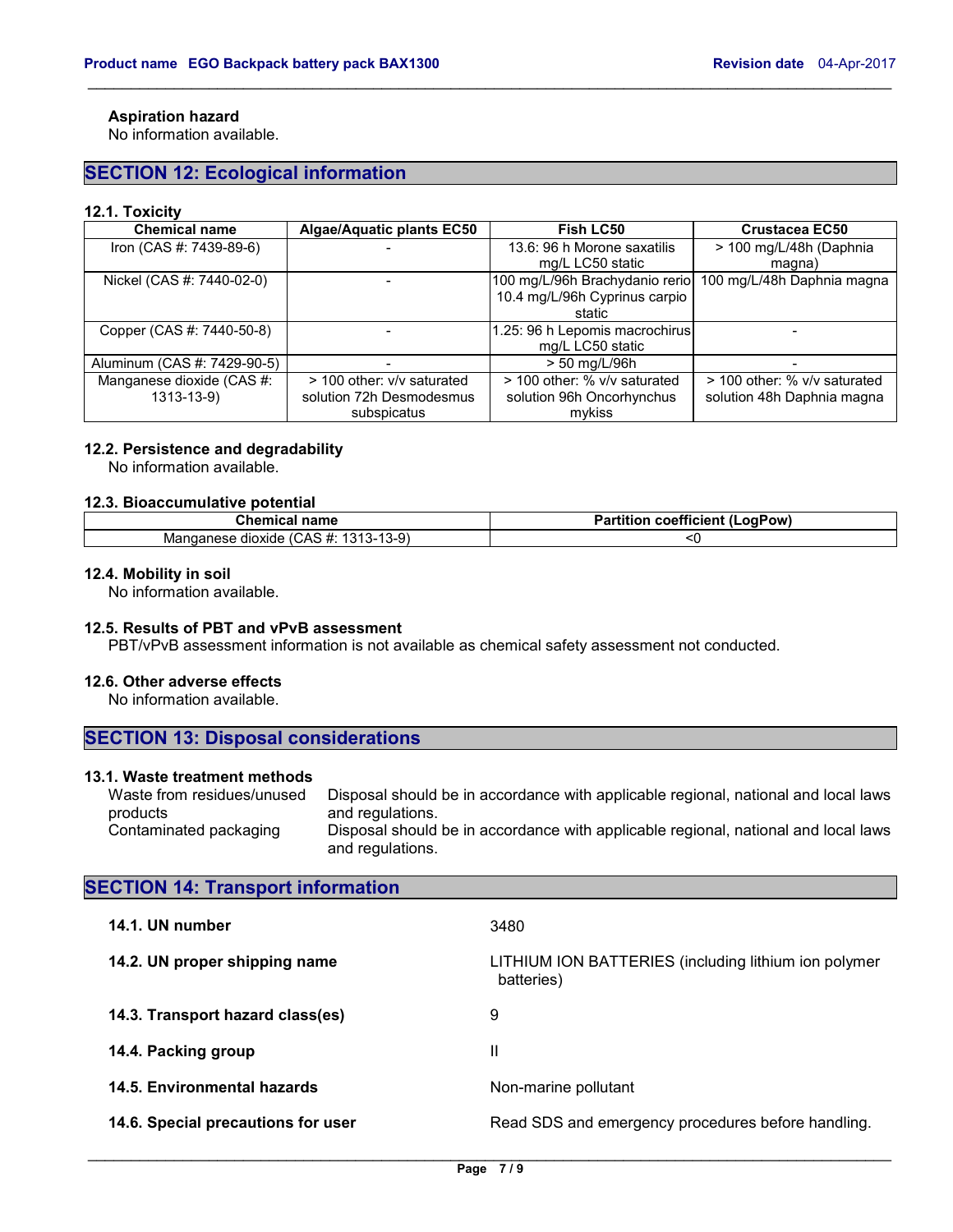#### **14.7. Transport in bulk according to Annex II of MARPOL and the IBC Code**  Not applicable

# **SECTION 15: Regulatory information**

#### **15.1. Safety, health and environmental regulations/legislation specific for the substance or mixture European Union**

| Component                         | <b>EINECS/ELINCS</b> | <b>SVHC candidates</b>   | <b>RESTRICTIONS - REACH</b><br><b>TITLE VIII</b> |
|-----------------------------------|----------------------|--------------------------|--------------------------------------------------|
| Carbon<br>7440-44-0               | X                    | $\overline{\phantom{0}}$ |                                                  |
| <b>Iron</b><br>7439-89-6          | X                    |                          |                                                  |
| Nickel<br>7440-02-0               | X                    |                          |                                                  |
| Copper<br>7440-50-8               | X                    | -                        |                                                  |
| <b>Aluminum</b><br>7429-90-5      | X                    | -                        |                                                  |
| Cobalt(II) oxide<br>1307-96-6     | X                    | $\overline{\phantom{0}}$ |                                                  |
| Manganese dioxide<br>1313-13-9    | x                    | $\overline{\phantom{0}}$ |                                                  |
| Nickel oxide (Ni2O3)<br>1314-06-3 | x                    |                          |                                                  |

\_\_\_\_\_\_\_\_\_\_\_\_\_\_\_\_\_\_\_\_\_\_\_\_\_\_\_\_\_\_\_\_\_\_\_\_\_\_\_\_\_\_\_\_\_\_\_\_\_\_\_\_\_\_\_\_\_\_\_\_\_\_\_\_\_\_\_\_\_\_\_\_\_\_\_\_\_\_\_\_\_\_\_\_\_\_\_\_\_\_\_\_\_

Take note of Directive 98/24/EC on the protection of the health and safety of workers from the risks related to chemical agents at work

Take note of Directive 94/33/EC on the protection of young people at work

Take note of Directive 92/85/EC on the protection of pregnant and breastfeeding women at work

## **International inventories**

| Component                         | <b>TSCA</b> | <b>DSL/NDSL</b> | <b>ENCS</b> | <b>IECSC</b> | <b>KECL</b> | <b>PICCS</b> | <b>AICS</b> |
|-----------------------------------|-------------|-----------------|-------------|--------------|-------------|--------------|-------------|
| Nylon-6<br>25038-54-4             | X           | X               | X           | X            | X           | X            | X           |
| ABS resin<br>9003-56-9            | X           | X               | X           | X            | X           | X            | X           |
| Carbon<br>7440-44-0               | X           | X               | Exempt      | X            | X           | X            | X           |
| Iron<br>7439-89-6                 | X           | X               | Exempt      | X            | X           | X            | $\times$    |
| <b>Nickel</b><br>7440-02-0        | X           | X               | Exempt      | X            | X           | X            | X           |
| Copper<br>7440-50-8               | X           | X               | Exempt      | X            | X           | X            | X           |
| <b>Aluminum</b><br>7429-90-5      | X           | X               | Exempt      | X            | X           | X            | X           |
| Cobalt(II) oxide<br>1307-96-6     | X           | X               | X           | X            | X           | X            | X           |
| Manganese dioxide<br>1313-13-9    | X           | X               | X           | X            | X           | X            | X           |
| Nickel oxide (Ni2O3)<br>1314-06-3 | X           | X               | X           | X            | X           |              | X           |

*"-" Not Listed* 

*"X" Listed* 

# **15.2. Chemical safety assessment**

No information available.